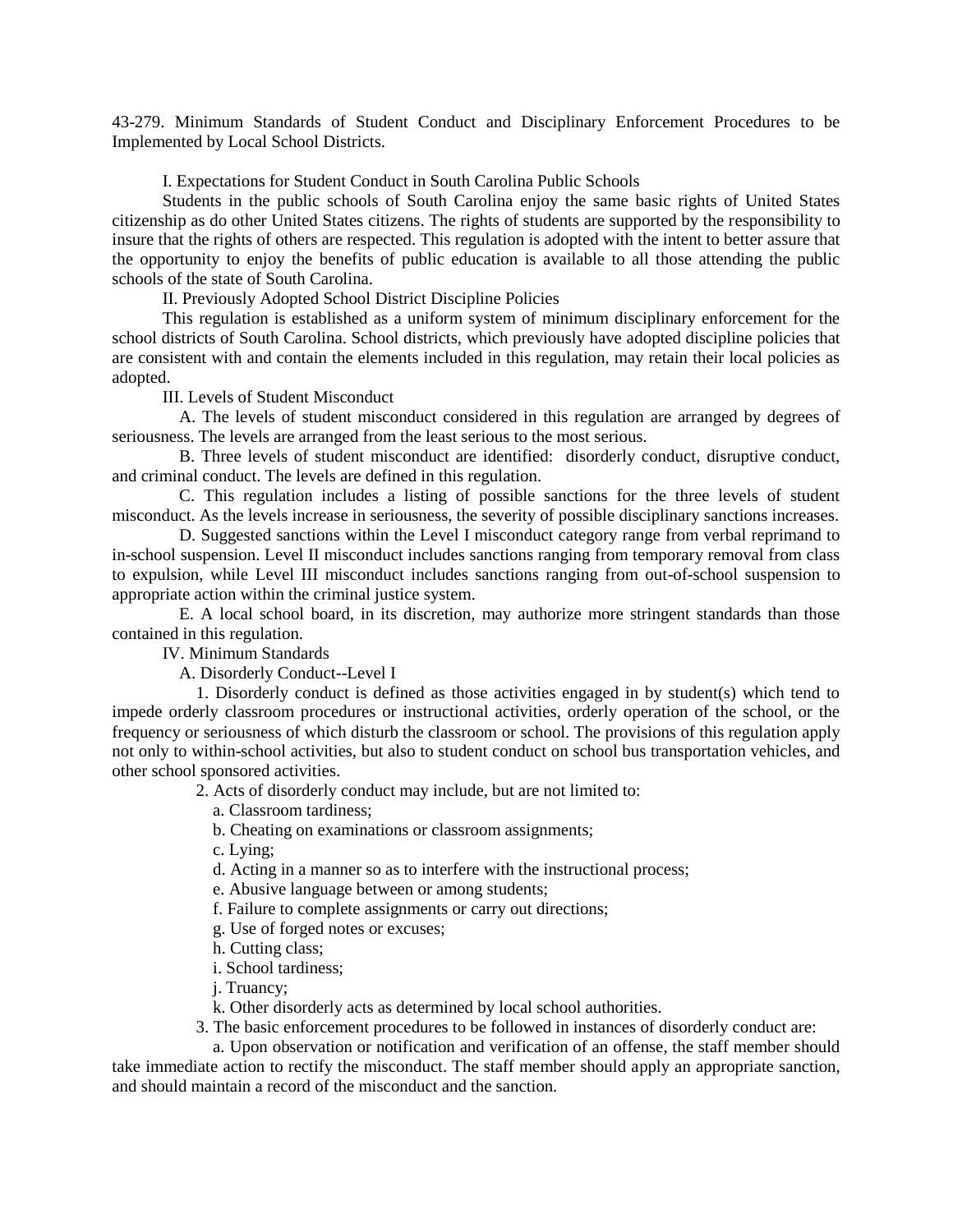b. If, either in the opinion of the staff member or according to local school board policy, a certain misconduct is not immediately rectifiable, the problem should be referred to the appropriate administrator for action specified by local school board policy.

c. The administrator should meet with the reporting staff member, and, if necessary, the student and the parent or guardian, and should effect the appropriate disciplinary action.

d. A complete record of the procedures should be maintained.

4. Possible sanctions to be applied in cases of disorderly conduct may include, but are not limited to:

a. Verbal reprimand;

b. Withdrawal of privileges;

c. Demerits;

d. Detention;

e. Corporal punishment;

f. In-school suspension;

g. Other sanctions as approved by local school authorities.

B. Disruptive Conduct--Level II

1. Disruptive conduct is defined as those activities engaged in by student(s) which are directed against persons or property, and the consequences of which tend to endanger the health or safety of oneself or others in the school. Some instances of disruptive conduct may overlap certain criminal offenses, justifying both administrative sanctions and court proceedings. Disorderly conduct (Level I) may be reclassified as disruptive conduct (Level II) if it occurs three or more times. The provisions of this regulation apply not only to within school activities, but also to student conduct on school bus transportation vehicles, and other school sponsored activities.

2. Acts of disruptive conduct may include, but are not limited to:

a. Use of an intoxicant;

b. Fighting;

c. Vandalism (minor);

d. Stealing;

e. Threats against others;

f. Trespass;

g. Abusive language to staff;

h. Refusal to obey school personnel or agents (such as volunteer aides or chaperones) whose responsibilities include supervision of students;

i. Possession or use of unauthorized substances, as defined by law or local school board policy;

j. Illegally occupying or blocking in any way school property with the intent to deprive others of its use;

k. Unlawful assembly;

l. Disrupting lawful assembly;

m. Other acts as determined by local school authorities.

3. The basic enforcement procedures to be followed in instances of disruptive conduct are:

a. Upon observation or notification and verification of an offense, the administrator should investigate the circumstances of the misconduct and should confer with staff on the extent of the consequences.

b. The administrator should notify the parent or guardian of the student's misconduct and related proceedings. The administrator should meet with the student and, if necessary, the parent or guardian, confer with them about the student's misconduct, and effect the appropriate disciplinary action.

c. A complete record of the procedures should be maintained.

4. Possible sanctions to be applied in cases of disruptive conduct may include, but are not limited to:

a. Temporary removal from class;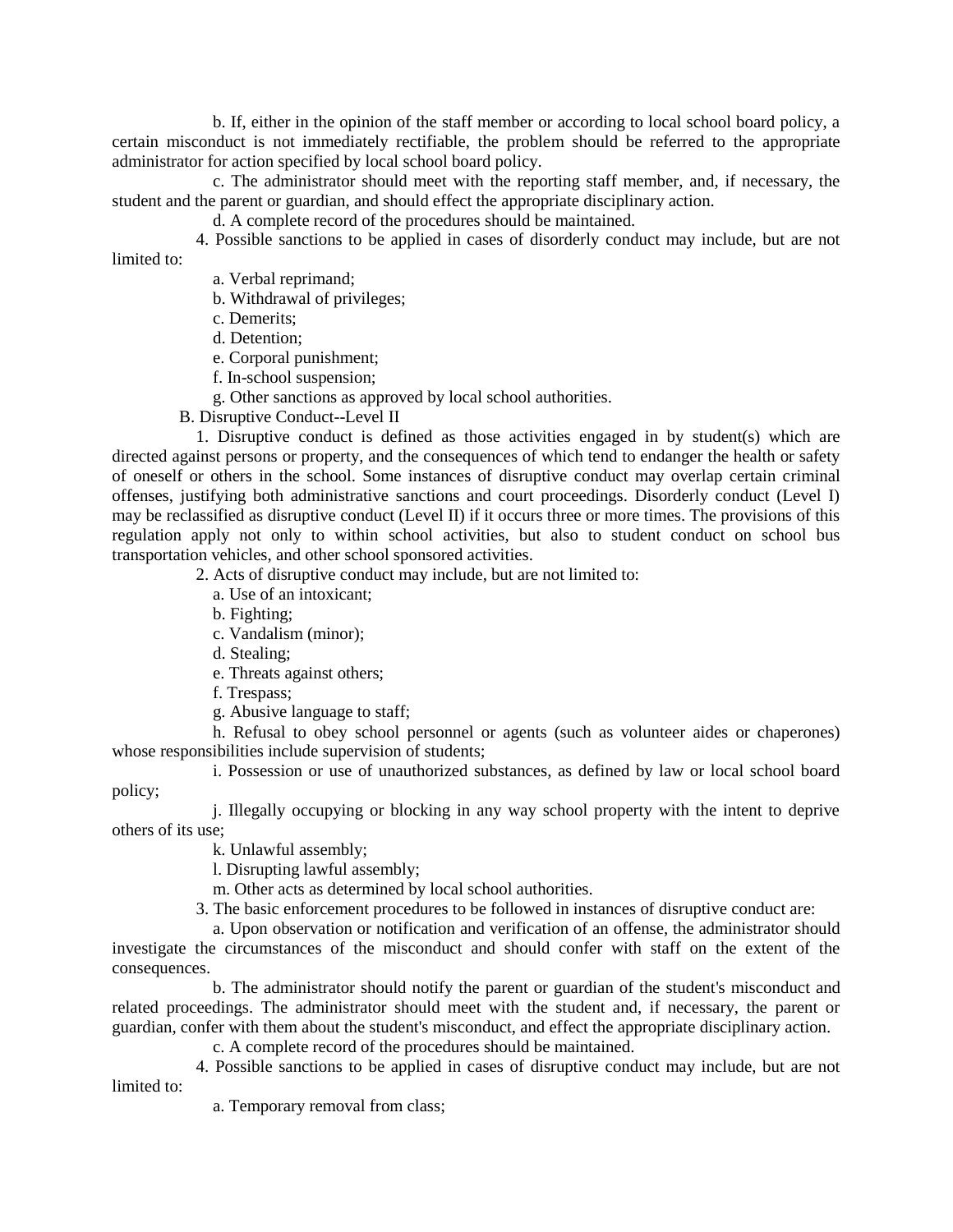b. Alternative education program;

- c. In-school suspension;
- d. Out-of-school suspension;
- e. Transfer;
- f. Referral to outside agency;
- g. Expulsion;

h. Restitution of property and damages, where appropriate, should be sought by local school authorities;

i. Other sanctions as approved by local school authorities.

C. Criminal Conduct--Level III

1. Criminal conduct is defined as those activities engaged in by student(s) which result in violence to oneself or another's person or property or which pose a direct and serious threat to the safety of oneself or others in the school. These activities usually require administrative actions which result in the immediate removal of the student from the school, the intervention of law enforcement authorities, and/or action by the local school board. The provisions of this regulation apply not only to within-school activities, but also to student conduct on school bus transportation vehicles, and other school sponsored activities.

- 2. Acts of criminal conduct may include, but are not limited to:
	- a. Assault and battery;
	- b. Extortion;
	- c. Bomb threat;
	- d. Possession, use, or transfer of dangerous weapons;
	- e. Sexual offenses;
	- f. Vandalism (major);
	- g. Theft, possession, or sale of stolen property;
	- h. Arson;
	- i. Furnishing or selling unauthorized substances, as defined by local school board policy;
	- j. Furnishing, selling, or possession of controlled substances (drugs, narcotics, or poisons).
- 3. The basic enforcement procedures to be followed in instances of criminal conduct are:

a. Upon observation or notification and verification of an offense, the administrator should confer with the staff involved, should effect the appropriate disciplinary action, and, if appropriate, should meet with the student.

b. If warranted, the student should be removed immediately from the school environment. A parent or guardian should be notified as soon as possible.

- c. If appropriate, school officials should contact law enforcement authorities.
- d. Established due process procedures shall be followed when applicable.
- e. A complete record of the procedures should be maintained.

4. Possible sanctions to be applied in cases of criminal conduct may include, but are not

limited to:

- a. Out-of-school suspension;
- b. Assignment to alternative schools;
- c. Expulsion;

d. Restitution of property and damages, where appropriate, should be sought by local school authorities;

e. Other sanctions as approved by local school authorities.

D. Extenuating, Mitigating or Aggravating Circumstances

A local school board may confer upon the appropriate administrator the authority to consider extenuating, mitigating or aggravating circumstances which may exist in a particular case of misconduct. Such circumstances should be considered in determining the most appropriate sanction to be used.

V. Discipline of Handicapped Students

A. Disciplinary Process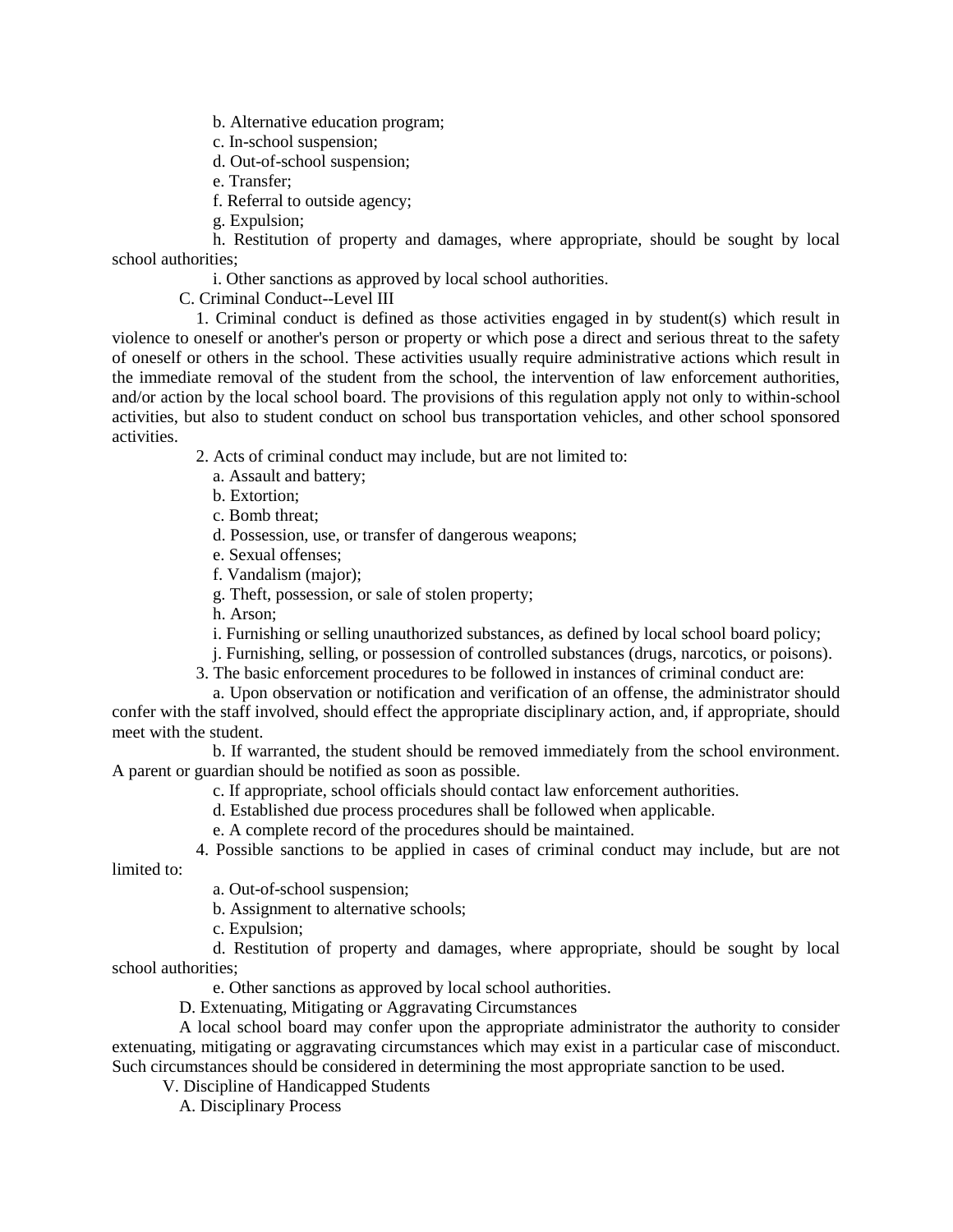Handicapped students are not exempt from school disciplinary processes, nor are they entitled to remain in a particular educational program when their conduct substantially impairs the education of other children in the program. However, the public schools are required by federal and state law and regulations to meet the individual educational needs of handicapped children to the extent that current educational expertise permits.

## B. Program Prescriptions

A handicapped student's Staffing Committee may prescribe or prohibit specified disciplinary measures for an individual student by including appropriate provisions in the student's individual education plan. The student's handicapping condition must be taken into consideration when deciding whether or not a particular form of discipline is to be utilized. Administrative authorities should observe any such provisions contained in a handicapped student's individual education plan, except that a Staffing Committee may not prohibit the initiation of proceedings for suspension or expulsion which are conducted in accordance with this regulation.

## C. Suspensions

A handicapped student may be suspended, unless a suspension is prohibited by the student's individual education plan. At the end of the suspension, the student should, if appropriate, be returned to the same educational placement. School districts may remove immediately, for a short period of time, a handicapped student who is endangering himself or others.

D. Expulsions

Expulsion of a handicapped student is equivalent to a change in educational placement and therefore requires special procedures. Before a handicapped student may be expelled, a multi-disciplinary team must determine whether or not there is a connection between the handicapping condition and the misconduct. If there is a connection or causal relationship between the handicapping condition and the misconduct, then expulsion resulting in cessation of educational services for that student would be unallowable.

Handicapped students who have been expelled under the regulations of the State Board of Education shall continue to receive a free and appropriate education as set forth in such student's Individual Education Program. The term handicapped as used herein means handicapped students as defined in P.L. 94-142, as amended.

E. Immediate Removal

Nothing contained in this regulation shall be construed as limiting an administrative authority's ability to remove a handicapped student from school immediately under emergency conditions.

VI. Other Areas of Student Conduct Which May Be Regulated by Local School Board Policy

A. Other areas of student conduct which are subject to regulation by local school boards include, but are not limited to:

1. School attendance;

2. Use of and access to public school property;

3. Student dress and personal appearance;

4. Use of tobacco in the public schools;

5. Speech and assembly within the public schools;

6. Publications produced and/or distributed in the public schools;

7. The existence, scope and conditions of availability of student privileges, including extracurricular activities and rules governing participation;

8. Other activities not in conflict with existing state statutes or regulations.

B. Other areas of student conduct may be regulated within legal limits by local school boards as they deem appropriate to local conditions. The term "legal limits" signifies the requirements of the federal and state constitutions and governing statutes, standards and regulations, the fundamental common-law requirement that rules of student conduct be reasonable exercises of the school's authority in pursuance of legitimate educational and related functions, and special limitations arising from constitutional guarantees.

Appendix A.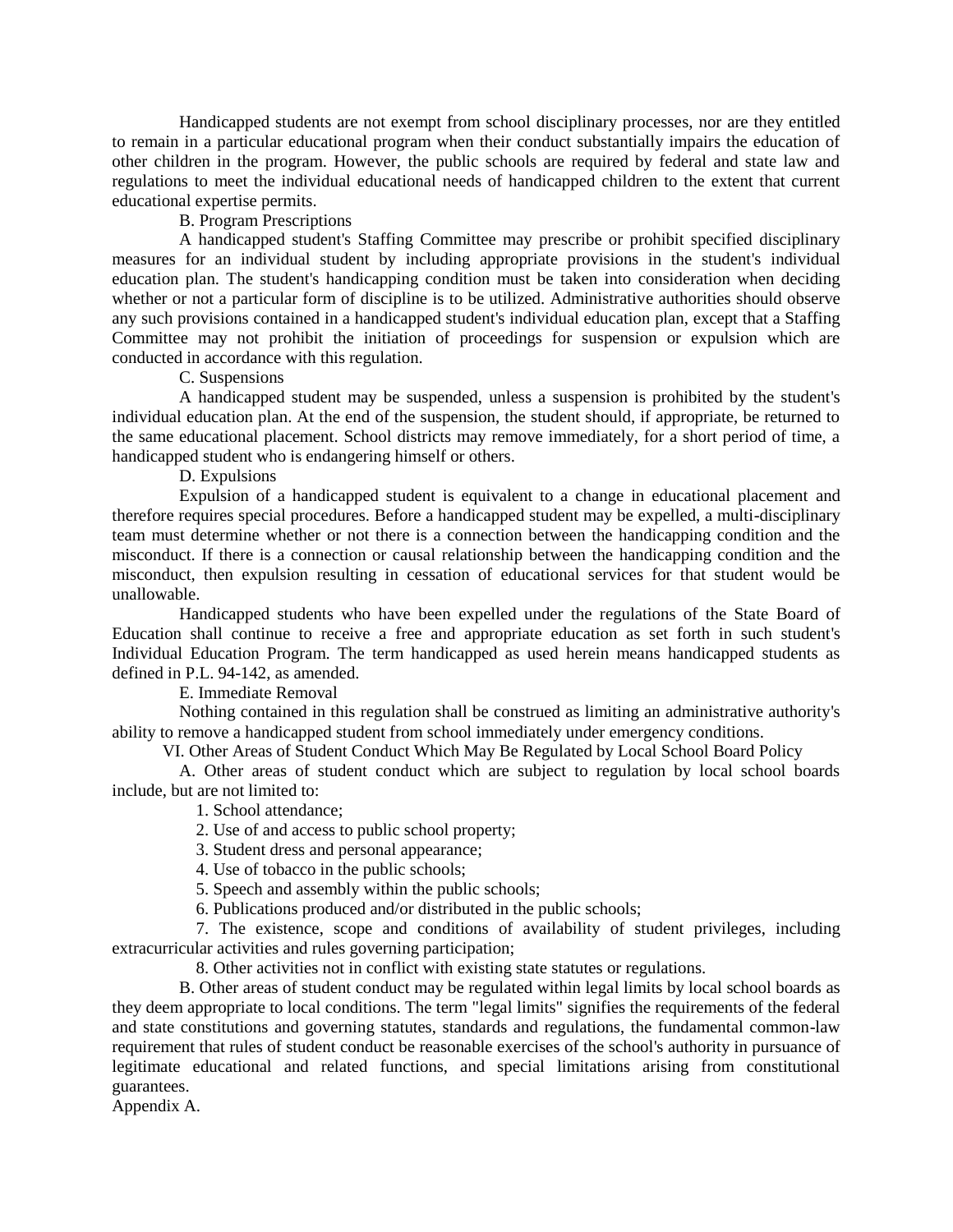The following chart is presented as a summary of types of misconduct, examples of misconduct, disciplinary procedures, and examples of sanctions. The chart includes much of the information covered in this regulation.

GRAPHICAL IMAGE APPEARS HERE; USE JUMP TO DISPLAY GRAPHICAL IMAGE APPEARS HERE; USE JUMP TO DISPLAY GRAPHICAL IMAGE APPEARS HERE; USE JUMP TO DISPLAY

APPENDIX B. Relevant State Law

The following code citations pertain to rule making powers of boards, suspension, expulsion, student's right to hearing, transfer, corporal punishment, regulation of clubs, and disciplinary powers of school bus drivers.

59-19-90 (3). General powers and duties of school trustees.

The board of trustees shall also:

(3) Promulgate rules and regulations. Promulgate rules prescribing scholastic standards of achievement and standards of conduct and behavior that must be met by all pupils as a condition to the right of such pupils to attend the public schools of such district. The rules shall take into account the necessity for scholastic progress in order that the welfare of the greatest possible number of pupils shall be promoted notwithstanding that such rules may result in the ineligibility of pupils who fail to observe the required standards, and require the suspension or permanent dismissal of such pupils.

59-63-210. Grounds for which trustees may expel, suspend or transfer pupils; petition for readmission. Any district board of trustees may authorize or order the expulsion, suspension, or transfer of any pupil for a commission of any crime, gross misbehavior, persistent disobedience, or for violation of written rules and regulations established by the district board, county board, or the State Board of Education, or when the presence of the pupil is detrimental to the best interest of the school. Every expelled pupil shall have the right to petition for readmission for the succeeding school year. Expulsion or suspension shall be construed to prohibit a pupil from entering the school, or school grounds, except for a prearranged conference with an administrator, attending any day or night school functions or riding a school bus. The provisions of this section shall not preclude enrollment and attendance in any adult or night school.

59-63-220. Suspension of pupils by administrators.

Any district board may confer upon any administrator the authority to suspend a pupil from a teacher's class or from the school not in excess of ten days for any one offense and for not more than thirty days in any one school year but no such administrator may suspend a pupil from school during the last ten days of a year if the suspension will make the pupil ineligible to receive credit for the school year without the approval of the school board unless the presence of the pupil constitutes an actual threat to a class or a school or a hearing is granted within twenty-four hours of the suspension.

59-63-230. Notices of suspensions; conferences with parents or guardian.

When a pupil is suspended from a class or a school, the administrator shall notify, in writing, the parents or legal guardian of the pupil, giving the reason for such suspension and setting a time and place when the administrator shall be available for a conference with the parents or guardian. The conference shall be set within three days of the date of the suspension. After the conference the parents or legal guardian may appeal the suspension to the board of trustees or to its authorized agent.

59-63-240. Expulsion for remainder of year; hearings.

The board may expel for the remainder of the school year a pupil for any of the reasons listed in Section 59-63-210. If procedures for expulsion are initiated, the parents or legal guardian of the pupil shall be notified in writing of the time and the place of a hearing either before the board or a person or committee designated by the board. At the hearing the parents or legal guardian shall have the right to legal counsel and to all other regular legal rights including the right to question all witnesses. If the hearing is held by any authority other than the board of trustees, the right to appeal the decision to the board is reserved to either party. The hearing shall take place within fifteen days of the written